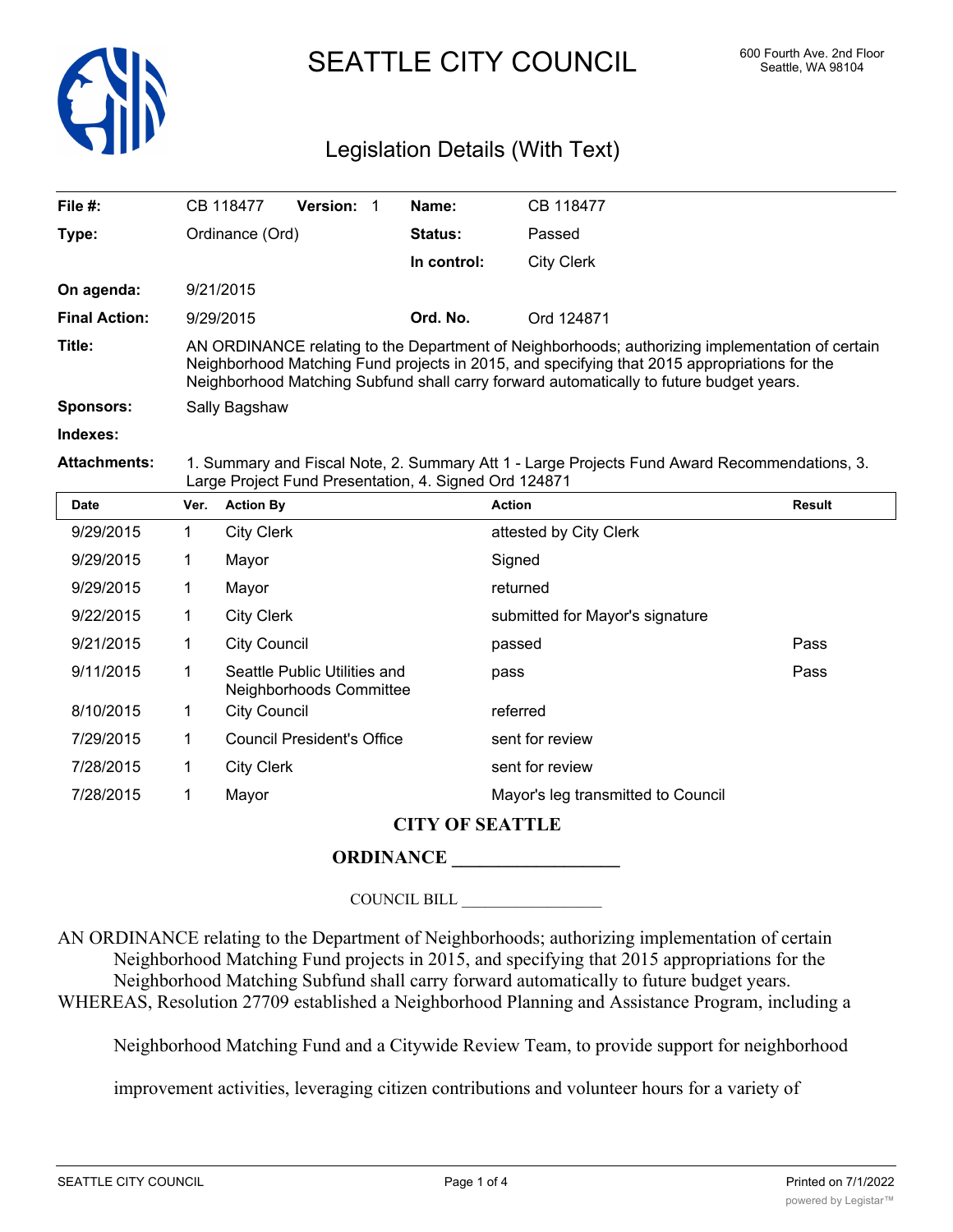neighborhood-based planning, development, and improvement projects; and

WHEREAS, Resolution 27965, and subsequent revisions, set forth The City of Seattle's Neighborhood Matching Fund Application and Review Guidelines; and

WHEREAS, in the 2015 budget \$4,010,107 was appropriated for the Neighborhood Matching Subfund,

including \$1,505,515 for Large Projects funding; and

WHEREAS, the Mayor and Citywide Review Team are recommending identical Neighborhood Matching Fund

Large Projects for funding; NOW, THEREFORE,

#### **BE IT ORDAINED BY THE CITY OF SEATTLE AS FOLLOWS**:

Section 1. The Department of Neighborhoods (hereinafter "Department") is hereby authorized to

proceed with implementation of the following Large Projects as provided below:

| <b>Neighborhood Matching Fund Project Name</b>           | <b>Authorized Allocation from</b> |
|----------------------------------------------------------|-----------------------------------|
|                                                          | <b>NMF</b> Fund                   |
| Cherry Street Urban Rain Garden                          | \$50,000                          |
| Mount Baker Community Clubhouse Renovation               | \$100,000                         |
| Broadview Community Playground Improvement Project       | \$100,000                         |
| Yesler Swamp Restoration and Boardwalk                   | \$88,887                          |
| Weedin Place Gateway and Public Space                    | \$25,000                          |
| John Stanford School Playground Renovation Project       | \$99,000                          |
| Construction Planning for East Howe Steps Plaza          | \$50,000                          |
| <b>Community Performance Hall Renovation</b>             | \$99,414                          |
| Activating Rainier Beach Urban Farm and Wetlands         | \$100,000                         |
| Pike Place Market Neighborhood Center                    | \$80,000                          |
| Jimi Hendrix Park: Are You Experienced? Phase 2          | \$100,000                         |
| <b>Seward Park Torii Construction Project</b>            | \$100,000                         |
| Melrose Promenade Implementation                         | \$50,000                          |
| Rainier Valley Corps Project                             | \$100,000                         |
| Viewlands Elementary Playground Improvement Project      | \$100,000                         |
| Delridge Neighborhoods Cultural Event Series             | \$69,975                          |
| Central Area Senior Center Planning Options for Facility | \$49,454                          |
| Redevelopment                                            |                                   |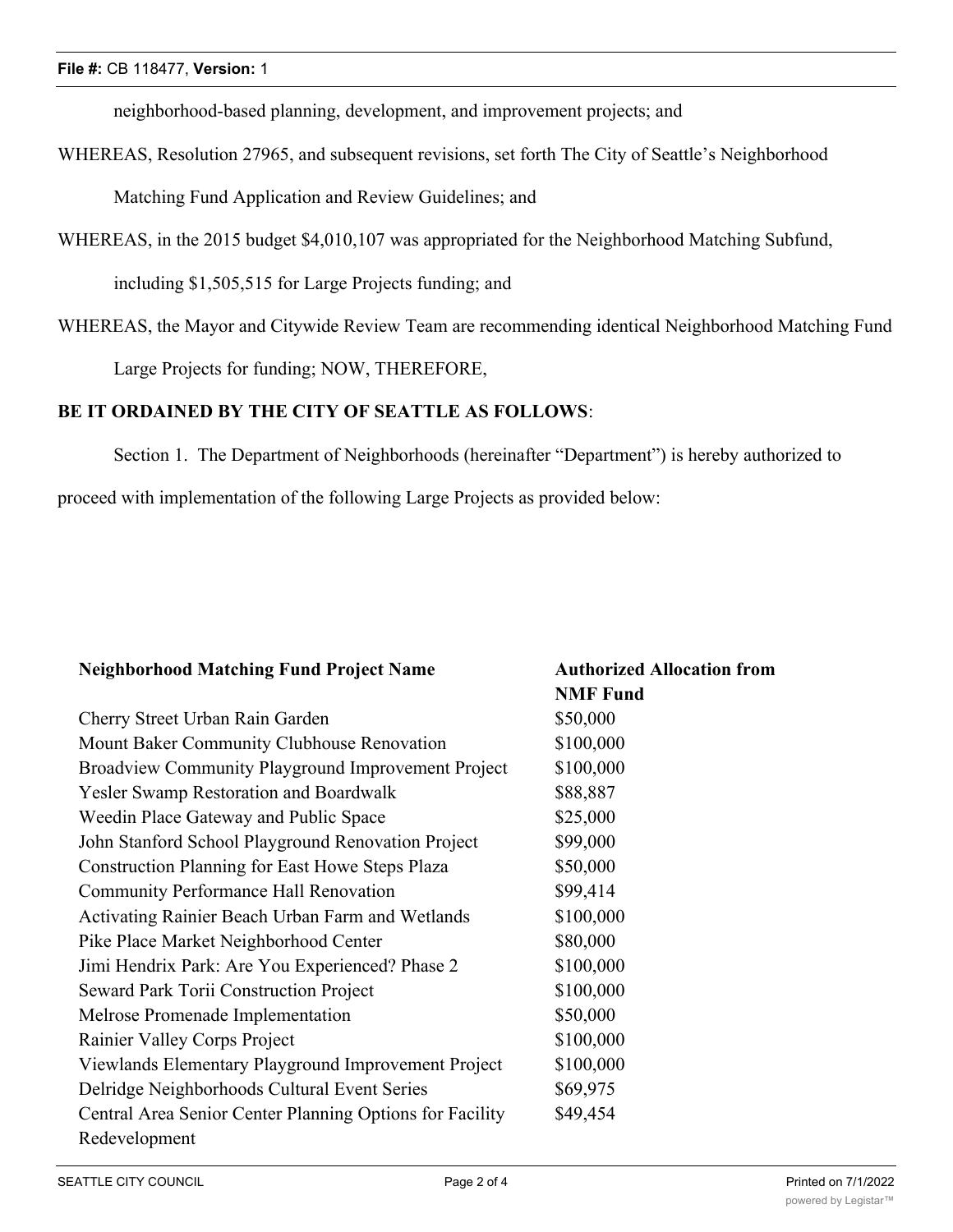<u>Redevelopment of the second control</u>

| Legacy of Justice at Hirabayashi Place                                | \$100,000   |
|-----------------------------------------------------------------------|-------------|
| Jackson Street Workers' Mural                                         | \$43,785    |
| Total                                                                 | \$1,505,515 |
| Expenditures may be made for the above projects upon vouchers drawn b |             |

y the Department Director from funds allocated for the Neighborhood Matching Subfund. The Department can encumber funds in the amounts allocated.

Section 2. The Department shall have the authority to administer the City's public works contracting process and execute contracts for any Neighborhood Matching Fund public works projects to which funds are allocated by this ordinance. Any public works contracts must comply with state and local law requirements. The Department is authorized to enter into agreements with public and private entities to implement the projects listed in Section 1. In the case of an agreement with a private entity, the agreement shall specifically describe the public benefit received by the City.

Section 3. The Department is hereby authorized to reallocate funds in the Neighborhood Matching Fund Subfund allocated above among the projects identified in Section 1 of this ordinance as necessary, provided that the sum of such changes shall not exceed \$150,000, and further provided that the Mayor or the Mayor's designee notify in writing the Chair of the Seattle Public Utilities and Neighborhoods Committee of the City Council of the nature of and reasons for the reallocation.

Section 4. Appropriations made from the Neighborhood Matching Subfund shall not lapse and shall be carried over each year until fully expended, abandoned or reappropriated to other authorized activities.

Section 5. This ordinance shall take effect and be in force 30 days after its approval by the Mayor, but if not approved and returned by the Mayor within ten days after presentation, it shall take effect as provided by Seattle Municipal Code Section 1.04.020.